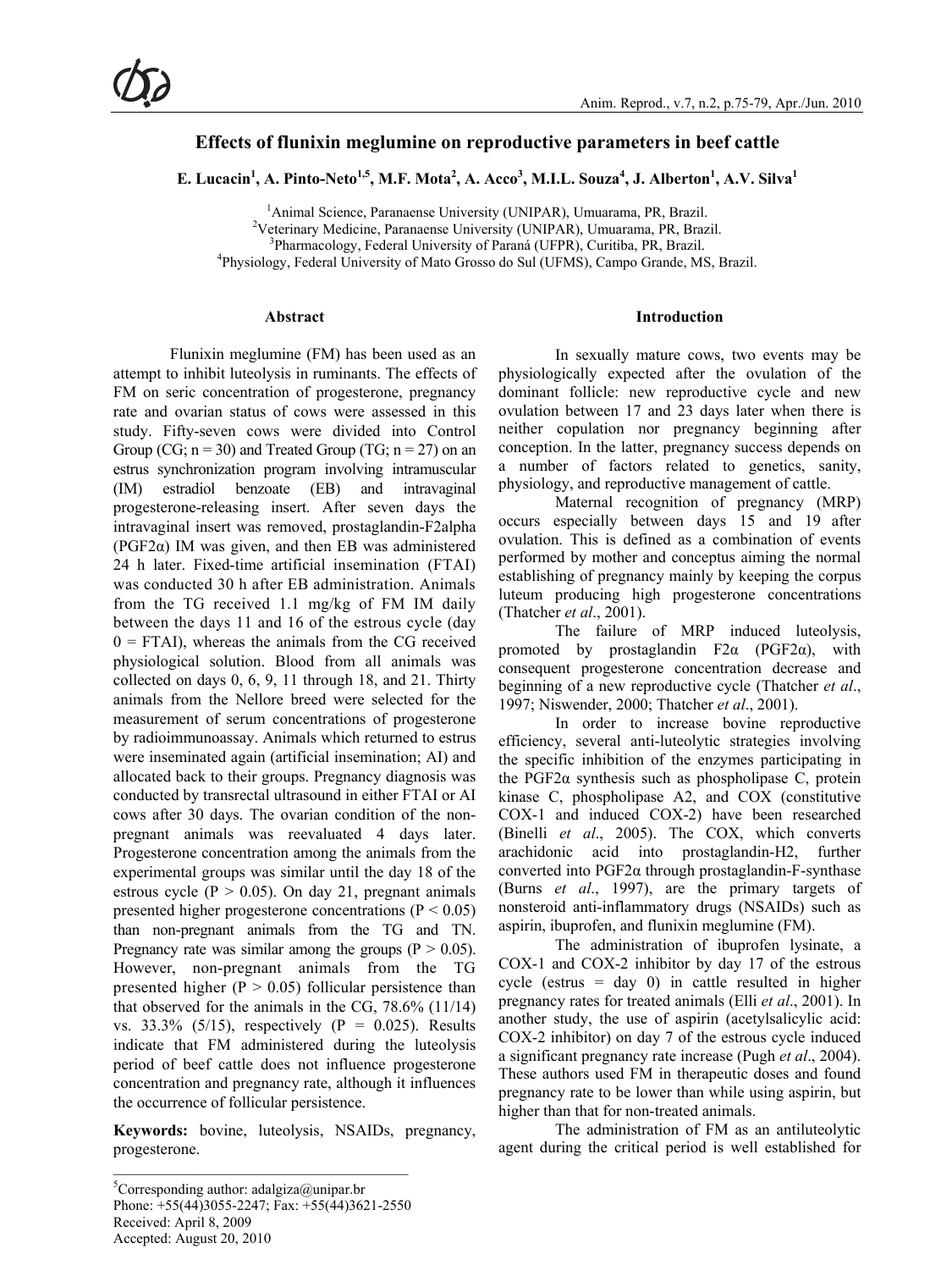goats as an attempt to prevent early regression of the corpus luteum, mainly associated with multiple ovulation and embryo transfer programs (Soares *et al*., 1998). Salles *et al.* (1998) suggest a 1.1 mg/kg dose of FM, daily, as an antiluteolytic agent for goats.

Based on these reports, this study aimed at assessing the effects of FM on the following reproductive parameters: progesterone concentration, pregnancy rate, and follicular persistence of cows submitted to FTAI.

# **Materials and Methods**

This study was performed at Fazenda e Haras Simone, located in the city of Moreira Sales, Northeastern Paraná, Brazil, from December 2006 to March 2007.

Cows ( $n = 57$ ) from different breeds (2 Blond D'Aquitaine, 4 Gir, 1 Guzerá, 8 Holstein, 6 Jersey, 6 Limousin, and 30 Nellore) were kept in *Brachiaria brizantha* pasture, with mineral supplement and access to water *ad libitum*, and homogeneously assigned into two groups: control group (CG) and treated group (TG), containing 30 and 27 animals, respectively.

Apart from the treatment, all animals were submitted to the estrus synchronization protocol which started with the intramuscular (IM) administration of 1 mg of estradiol benzoate (BE: Estrogin®, FarmaVet, São Paulo) and the intravaginal implant of a device containing 1.9 g of progesterone (CIDR®, Pfizer, São Paulo).

Seven days after the beginning of the synchronization, 300  $\mu$ g of PGF<sub>2</sub> $\alpha$  was administered and the intravaginal device was removed. Twenty-four hours after implant removal, 1 mg of EB was intramuscularly administered, and the FTAI was carried out 30 h later.

The animals from the TG were submitted to daily administration of 1.1 mg/kg of flunixin meglumine (FM; Banamine, Schering-Plough Laboratories, São Paulo) between days 11 and 16 of the estrous cycle (day  $0 = FTAI$  day), whereas the animals from the CG received the equivalent volume of physiological saline solution.

Blood samples were collected from all animals by puncture of the caudal artery blood on days 0, 6, 11-18, and 21 at 7:00 am. The blood collected was chilled, centrifuged, aliquoted, and frozen for further seric progesterone analysis through solid phase radioimmunoassay (CAC solid phase – DPC-MedLab) in the Laboratório de Endocrinologia da FMVZ-UNESP in Botucatu, SP. Nellore animals  $(n = 32)$  were homogeneously selected from the samples (considering pregnancy or non-pregnancy

and treatment or non-treatment).

The animals which returned to estrus  $(n = 14)$ after FTAI were re-inseminated (AI) and reassigned into their original experimental groups. The pregnancy diagnosis was performed by transrectal ultrasonography 30 days after FTAI and AI and was confirmed by the visualization of fetal heart beat. On the day of pregnancy diagnosis, the ovarian status of non-pregnant animals was assessed through ultrasonography for the presence of follicle  $> 12$  mm, which was repeated after 4 days, when the follicle was considered persistent once detected in the first assessment presenting neither atresia nor ovulation.

The results were analyzed by using the InStat program in which the progesterone concentration was submitted to ANOVA for comparison of the groups (control and treated, pregnant and non-pregnant), by Tukey´s Multiple Range Test, the pregnancy rate by Mantel-Haenszel chi-square test, and the follicular size and persistence by Fischer´s Exact Test.

# **Results**

In order to assess the seric progesterone concentrations, two non-pregnant animals were discarded as they did not present active corpus luteum (one from the treated group and another from the control group), and one non-pregnant animal from the control group and three pregnant (one from the control group and two from the treated group) as it overcomes the parameter for correction used (means  $\pm$  2 x SD).

Table 1 presents the mean  $(\pm SD)$  of the progesterone concentration among the animals from the control group (pregnant-CG and non-pregnant-CN), and treated group (pregnant-TG and non-pregnant-TN) with FM. Fig. 1 illustrates the progesterone profile presented by these animals.

The analysis of the progesterone concentration among the animals from the control (C) and the treated (T) with FM, pregnant (P), and non-pregnant (N) was similar ( $P > 0.05$ ) until day 18 of the estrous cycle. On day 21, the pregnant animals presented progesterone concentrations higher ( $P < 0.05$ ) than those observed for non-pregnant animals from the control and treated groups (CN and TN). However, neither did the pregnant animals from the control group (CG) differ from the pregnant animals treated (TG) nor from the non-pregnant animals from both groups (CN and TN; Table 1).

While assessing the ovarian status of the nonpregnant animals, it was observed that the animals from the treated group had higher  $(P < 0.05)$  follicular persistence than that observed for the control animals, 78.6% (11/14) and 33.3% (5/15), respectively.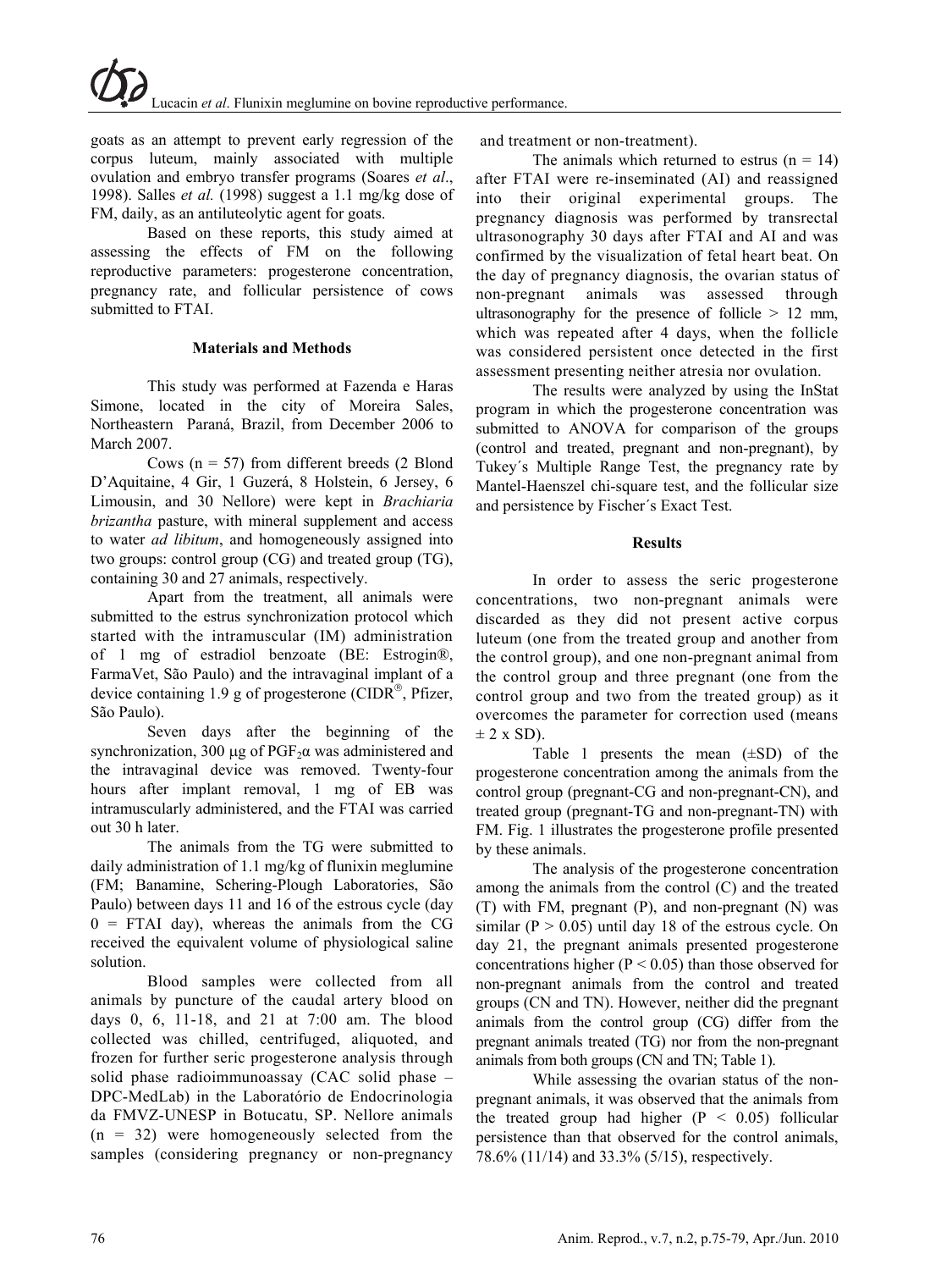

Figure 1. Mean progesterone concentration profiles (ng/ml) for pregnant (CG) and non-pregnant (CN) control cows and pregnant (TG) and non-pregnant (TN) treated cows with flunixin meglumine during days 11 and 16 of the estrous cycle.

Table 1. Mean ( $\pm$ SD) progesterone concentration (ng/ml) for cows in the control group [pregnant (CG) and nonpregnant (CN)] and treated group [pregnant (TG) and non-pregnant (TN)] with flunixin meglumine during days 11 and 16 of the estrous cycle.

| Days of the<br>estrous cycle        | Experimental groups |                 |                 |                 |
|-------------------------------------|---------------------|-----------------|-----------------|-----------------|
|                                     | $CG (n = 6)$        | $CN (n = 7)$    | $TG(n=7)$       | $TN(n=4)$       |
| $\mathbf{0}$                        | $0.9 \pm 0.9$       | $0.9 \pm 0.8$   | $0.7 \pm 0.4$   | $0.5 \pm 0.2$   |
| 6                                   | $2.3 \pm 1.5$       | $4.7 \pm 3.1$   | $4.3 \pm 2.2$   | $4.0 \pm 0.7$   |
| 9                                   | $8.5 \pm 2.0$       | $9.0 \pm 2.4$   | $9.7 \pm 2.8$   | $8.4 \pm 3.7$   |
| 11                                  | $5.2 \pm 3.6$       | $7.5 \pm 3.7$   | $6.0 \pm 3.9$   | $5.3 \pm 0.9$   |
| 12                                  | $6.3 \pm 4.4$       | $6.1 \pm 3.2$   | $5.4 \pm 3.1$   | $5.1 \pm 1.5$   |
| 13                                  | $9.8 \pm 6.0$       | $11.9 \pm 6.4$  | $14.3 \pm 4.7$  | $9.4 \pm 3.1$   |
| 14                                  | $6.7 \pm 2.7$       | $10.8 \pm 6.5$  | $11.0 \pm 5.4$  | $6.3 \pm 1.5$   |
| 15                                  | $8.2 \pm 5.0$       | $7.8 \pm 3.7$   | $10.9 \pm 6.5$  | $5.4 \pm 2.8$   |
| 16                                  | $7.4 \pm 5.0$       | $6.2 \pm 2.6$   | $9.5 \pm 6.6$   | $3.9 \pm 4.1$   |
| 17                                  | $6.3 \pm 3.6$       | $7.7 \pm 3.5$   | $10.2 \pm 7.0$  | $4.0 \pm 5.0$   |
| 18                                  | $4.8 \pm 3.9$       | $5.4 \pm 1.8$   | $6.5 \pm 3.6$   | $2.9 \pm 4.6$   |
| 21<br>$\overline{a}$ $\overline{b}$ | $5.4 \pm 3.9^{ab}$  | $0.8 \pm 0.6^a$ | $7.0 \pm 4.6^b$ | $0.3 \pm 0.3^a$ |

 $a$ ,bMeans followed by different letters in the same line indicate significant differences ( $P < 0.05$ ).

## **Discussion**

Thatcher *et al*. (1997) reported that the presence of the conceptus in the uterus of pregnant animals induces a number of complex metabolic reactions which signal the mother the need to sustain pregnancy by keeping proper levels of progesterone. Such interaction is not noticed in non-pregnant animals presenting a decrease in progesterone concentration induced by the synthesis and release of prostaglandins,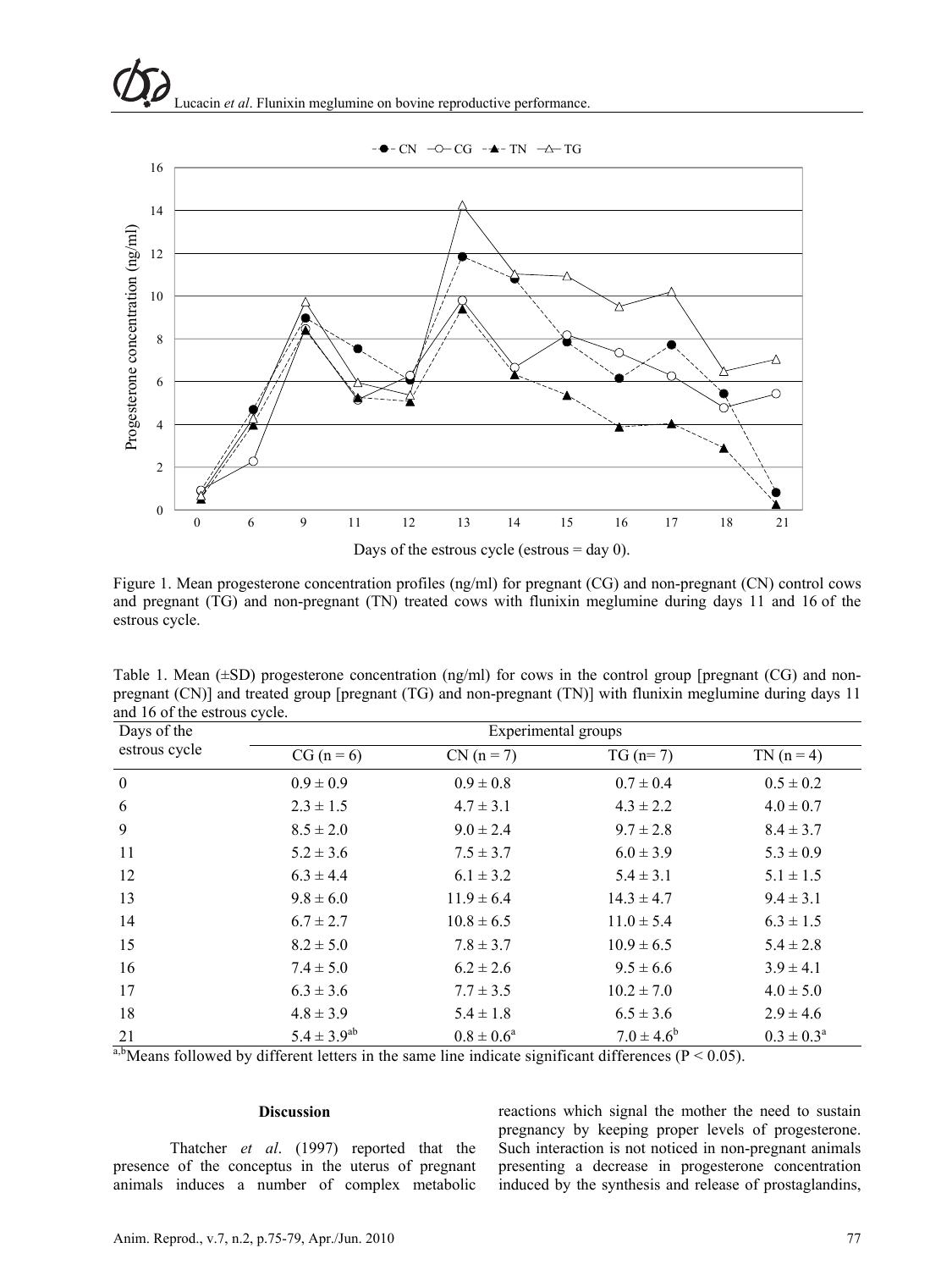which results in luteolysis (Wathes and Lamming, 1995).

Pinto-Neto *et al*. (2008) found no difference in progesterone concentration while using FM during a critical period in cows and heifers. However, they reported differences related to the decrease of progesterone concentration in relation to luteolysis; pregnant animals from the control group presented sudden decrease when compared to the progressive decrease noticed for the pregnant animals in the treated group.

New theories regarding the control of luteolysis and the maintenance of pregnancy were described, indicating mechanisms of action based on endometrial blood flow and synthesis-release of different prostaglandins (Krzymowski *et al*., 2002) as well as the action of the luteal oxytocin as a mediator of luteolysis (Shirasuna *et al*., 2007). Therefore, new experiments should clarify the complex mechanism of maternal recognition of pregnancy.

In the present study, both experimental groups showed similar pregnancy rates, 37.8% (14/37) and 38.2% (13/34) for the animals from the CGs and TGs receiving FM treatment, respectively. Pugh *et al*. (2004) reported pregnancy rates higher than that observed for the animals receiving FM at the moment of the embryo transfer, possibly as a result of the inhibition of the prostaglandin release from the manipulations associated with the procedure. Elli *et al*. (2001), using ibuprofen on day 7 of the estrous cycle, which presents an action over the COX-2 similar to FM, showed higher pregnancy rates for the treated animals when compared to the nontreated.

The administration of prostaglandin system inhibitors is considered by some authors as a pharmacological tool to prevent the endogenous release of these eicosanoids at the moment of embryo transfer and during the maternal recognition of pregnancy (Odensvik *et al*., 1998; Scenna *et al*., 2005). However, under the conditions of this study, progesterone concentration and pregnancy rate were similar for animals treated and non-treated with FM. Moreover, the FM dose used, the amount administered and the duration of the treatment could also have contributed to the results in this study as the half-life of the drug used in bovines increases substantially according to the amount of administrations (from 4 h in a single administration to 26 h after four daily administrations), as described by Odensvik and Johansson (1995).

While assessing the ovarian condition of the non-pregnant animals, it was noticed that non-pregnant animals from the TG group had a higher follicular persistence than the control animals, 78.6% (11/14) and 33.3% (5/15), respectively.

Peters *et al.* (2004) reported that while administering the COX-2 inhibitor NS-398 in cows, there was decrease of  $PGF2\alpha$ ,  $PGE2$  synthesis and a blockage of ovulation in the treated animals. These authors also mentioned that NS-398 did not interfere with follicular luteinization and consequent

progesterone production. Pall *et al*. (2001) clearly demonstrated the blockage of ovulation in women treated with the selective inhibitor of COX-2. Therefore, it is consistent to support that, under the conditions of this study, FM could have interfered in the synthesis of intrafollicular prostaglandins, mainly PGF2α, thus preventing ovulation, what could justify the follicular persistence observed in the treated animals.

As a result of follicular persistence for the animals treated with FM, higher levels of serum estradiol could have been expected for these animals. The role of estradiol, originating from the dominant follicle, is also essential for luteolysis through the regulation of cytokine receptors in the uterus (Silvia, 1999), which are associated with the release of endometrial  $PGF2\alpha$  and consequent luteolysis (Wathes and Lamming, 1995, Liu *et al*., 1997). Such interaction, which culminates with the decrease of progesterone concentration, could explain the lack of pregnancy for the animals presenting follicular persistence treated with FM.

*In vitro* experiments demonstrate that FM is efficient for reducing the production of PGE2 in an isolated bovine uterus model, but it does not induce down-regulation of mRNA for COX-2 (Braun and Kietzmann, 2004). Parent and Fortier (2005) mentioned that the PGE2 carries on action against the PGF2 $\alpha$ , by promoting the establishment of pregnancy through luteotrophic action and immune suppression as a means of prevention against the rejection of the conceptus. The PGE2 action, whether inhibited by the FM action as it was administered to the treated animals, could subsidize the results for progesterone concentration and the pregnancy rate found in this study.

In addition, the roles played by prostaglandins on reproduction, mainly on ovulation and luteolysis, as well as other parts of the organism, relate to the process of cellular death by apoptosis and immunological events (Yadav *et al*., 2005; Kisliouk *et al*., 2007). These aspects suggest that other endocrine and/or paracrine mechanisms may be involved in the regulation of cyclooxigenases and prostaglandins in reproductive events, setting up perspectives for further experiments.

In conclusion, FM, as used under the conditions of this study, did not influence the pregnancy rate and the concentration of serum progesterone in cows submitted to FTAI; however, it significantly influenced the occurrence of follicular persistence.

## **Acknowledgments**

The authors acknowledge the financial support by the UNIPAR Research and Post-Graduation Department (Project 612-05); Fundação Araucária and  $CNPq$  – for the scientific research scholarship granted (PEBIC-UNIPAR); and Professor Eunice Oba, Animal Reproduction Laboratory, UNESP - Botucatu, for allowing us to assay progesterone in her laboratory.